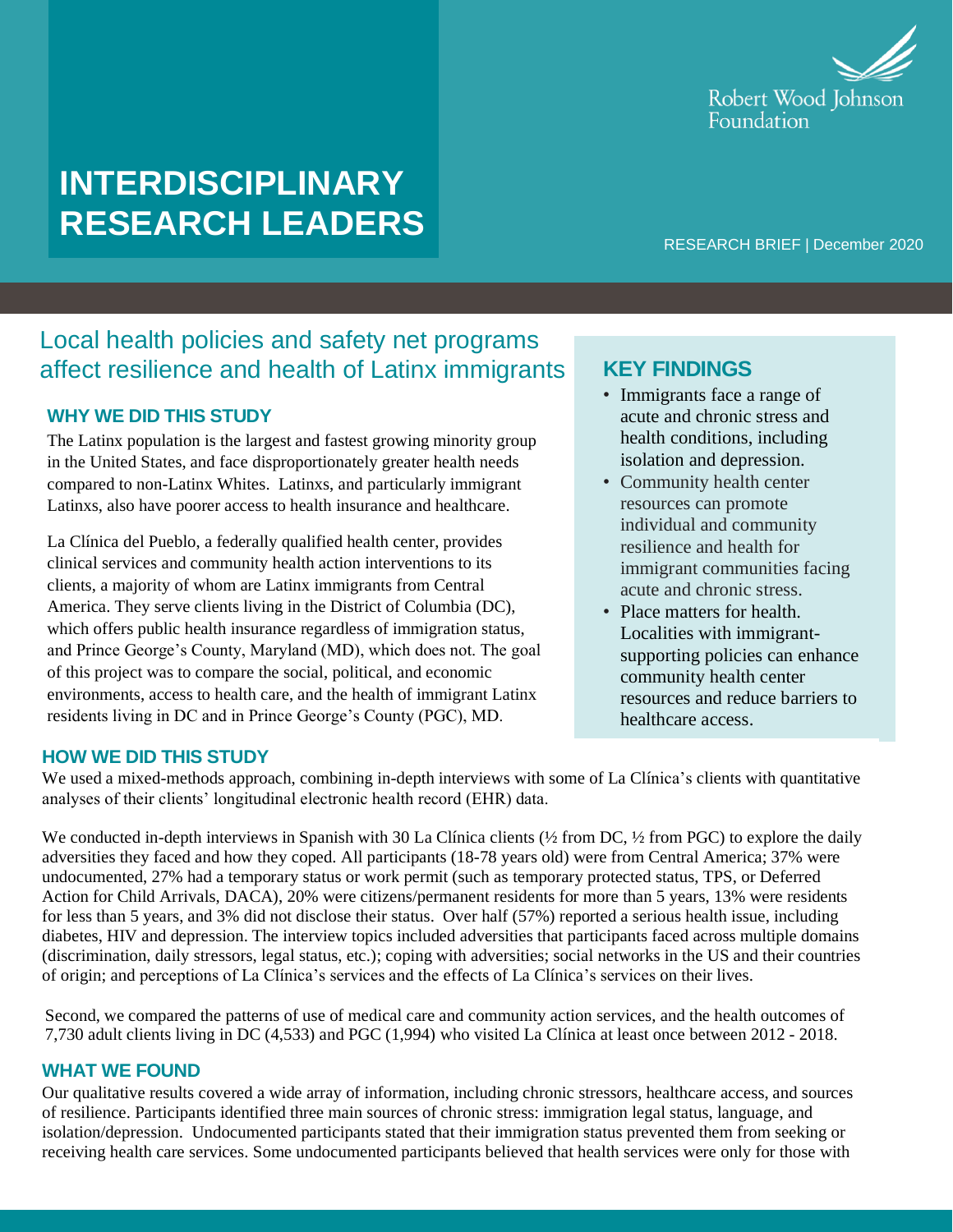#### **Figure 1.** Health insurance coverage among La Clínica's clients living in DC and Prince George's County, MD



legal documents. Participants who had a temporary immigration status reported coping with their fear of deportation by avoiding places where they might encounter the police or immigration authorities. Some explained that they were reluctant to access government services because of the new public charge rule, which allows immigration officials to consider access of federal health, housing and nutrition programs as grounds for denying applications for US visas, residency or citizenship. Sources of individual resilience for participants included fighting to improve their children's lives, relying on supportive networks, and using La Clínica as a healthcare safety net. Residents of Prince George's County, compared to DC, as well as sexual/gender minorities, reported more barriers accessing health care. Nevertheless, participants universally reported receiving excellent care at La Clínica. They trusted La Clínica's staff members who they felt were always there to help them. La Clínica was a safety net source of health care, fostering individual resilience to immigration status barriers for accessing health care. Sources of community resilience included La Clínica's safe spaces, support groups, referrals to outside legal service providers, and health promoter training.

In the EHR analyses, we found that each year, nearly one in three encounters with La Clínica was for a community health action intervention (e.g., support groups, health education, safe spaces). While clients living in MD and

DC experienced similar rates of poverty and other characteristics, 8 in 10 clients living in PGC vs. less than 3 in 10 living in DC were uninsured (Figure 1). One-third of DC clients were insured by the DC Alliance, the city's public health insurance program for those not eligible for Medicaid. Importantly, though, insurance coverage grew over time among DC clients (Figure 2), such that, by 2018, only 17% were uninsured and 39% were covered by the DC Alliance.

As an outcome of our research, we created a conceptual model to be used and tested by FQHCs that work with Latinx immigrants (Figure 3). In the model, we describe the relationship between FQHCs, community resilience, the local policy context, and health outcomes. We suggest that FQHCs working with Latinx immigrants provide clinical care, mental health services, navigation, advocacy, and community action programs targeted to vulnerable groups such as immigrants, the LGTBQ community, and intimate partner violence survivors. Future research with other FQHCs with a health action mission could help clarify these relationships. A comprehensive evaluation of this model would need to account for differences in clients who elect to use FQHC services and those who do not, and how these differences may relate to health outcomes.

#### **Figure 2.** Health insurance coverage among La Clínica's clients living in DC from 2013-2018



**"***I like living in Maryland, but I would like to live in DC for the many benefits you can have***." -** *PGC resident*